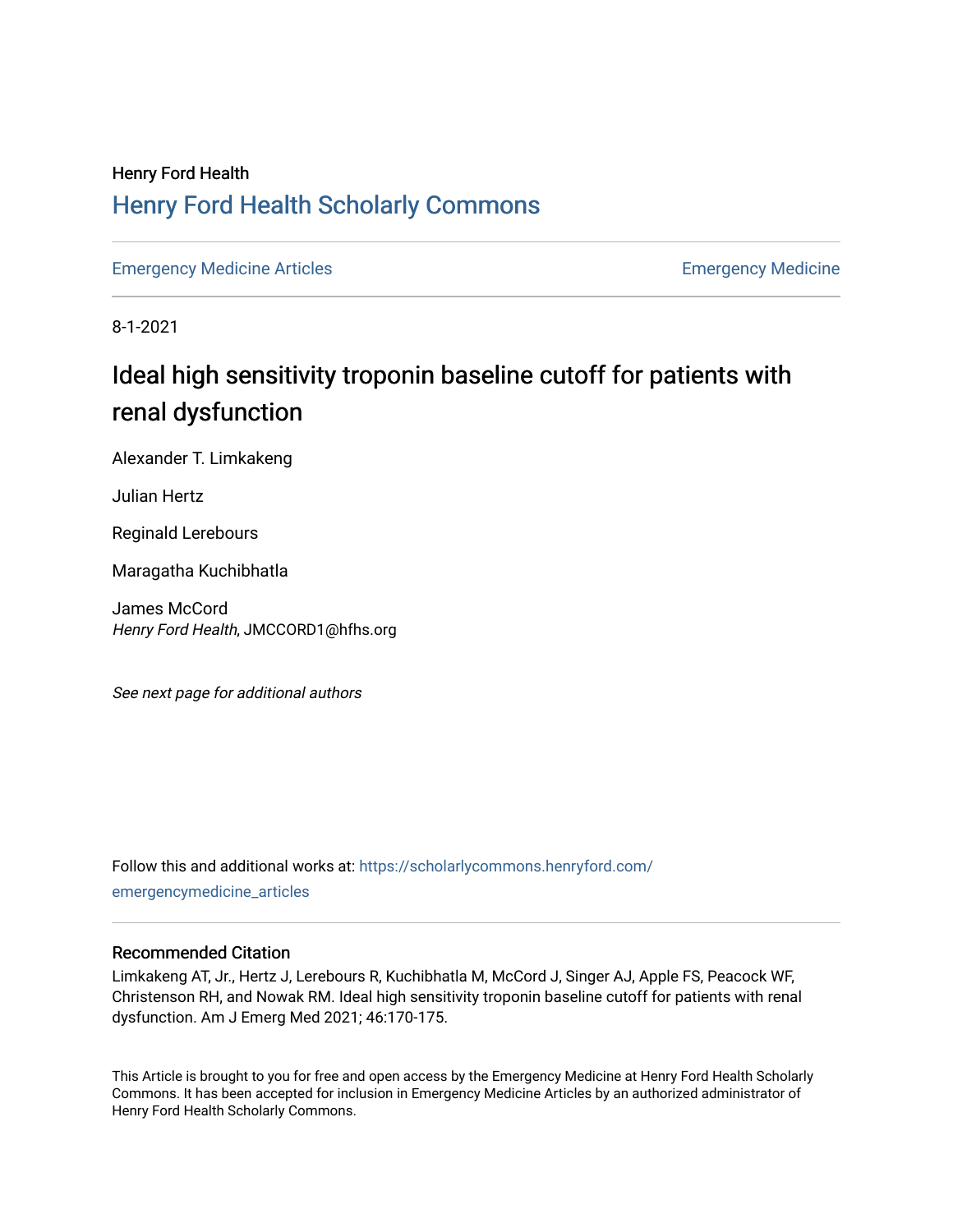### Authors

Alexander T. Limkakeng, Julian Hertz, Reginald Lerebours, Maragatha Kuchibhatla, James McCord, Adam J. Singer, Fred S. Apple, William F. Peacock, Robert H. Christenson, and Richard M. Nowak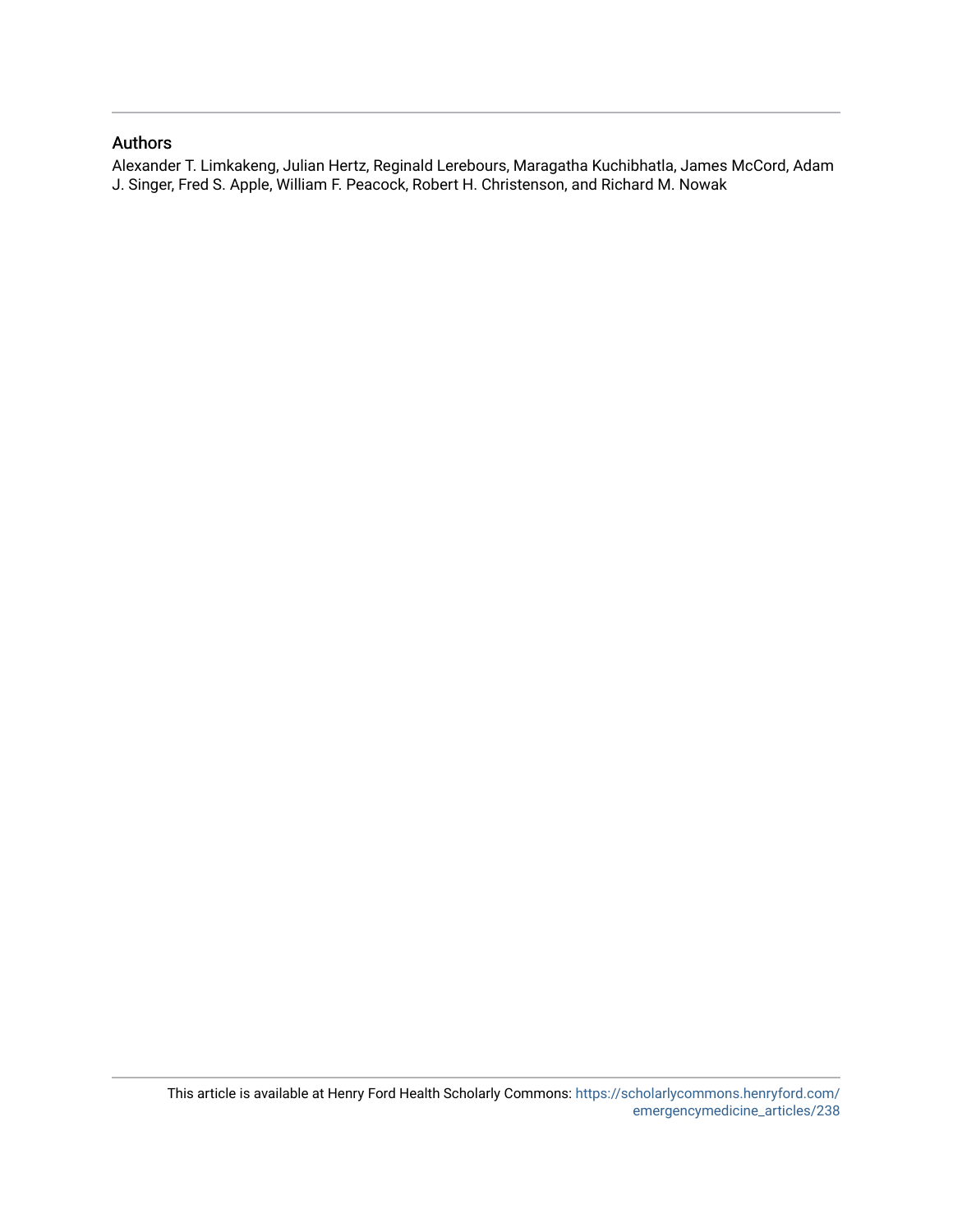

Contents lists available at ScienceDirect

### American Journal of Emergency Medicine

journal homepage: <www.elsevier.com/locate/ajem>

### Ideal high sensitivity troponin baseline cutoff for patients with renal dysfunction☆



Alexander T. Limkakeng Jr, MD, MHSc<sup>a,\*</sup>, Julian Hertz, MD<sup>a</sup>, Reginald Lerebours, MA<sup>b</sup>, Maragatha Kuchibhatla, PhD  $^{\rm b}$ , James McCord, MD  $^{\rm c}$ , Adam J. Singer, MD  $^{\rm d}$ , Fred S. Apple, PhD  $^{\rm e}$ , William F. Peacock, MD<sup>f</sup>, Robert H. Christenson, PhD<sup>g</sup>, Richard M. Nowak, MD  $^{\rm h}$ 

<sup>a</sup> Division of Emergency Medicine, Duke University School of Medicine, Durham, North Carolina, USA

<sup>b</sup> Department of Biostatistics, Medicine, Duke University School of Medicine, Durham, North Carolina, USA

<sup>c</sup> Heart and Vascular Institute, Henry Ford Health System, Detroit, MI, USA

<sup>d</sup> Department of Emergency Medicine, SUNY Stony Brook, Stony Brook, New York, USA

<sup>e</sup> Department of Laboratory Medicine and Pathology, Hennepin County Medical Center and University of Minnesota Minneapolis, Minneapolis, MN, USA

<sup>f</sup> Department of Emergency Medicine, Baylor College of Medicine, Houston, TX, USA

<sup>g</sup> University of Maryland School of Medicine, Baltimore, MD, USA

h Department of Emergency Medicine, Henry Ford Health System, Detroit, MI, USA

#### article info abstract

Article history: Received 5 May 2020 Received in revised form 22 June 2020

Keywords: Acute coronary syndrome High-sensitivity troponin assays Renal disease Acute myocardial infarction

Objective: High-sensitivity cardiac troponin assays (hs-cTn) aid in diagnosis of myocardial infarction (MI). These assays have lower specificity for non-ST Elevation MI (NSTEMI) in patients with renal disease. Our objective was to determine an optimized cutoff for patients with renal disease.

Methods: We conducted an a priori secondary analysis of a prospective FDA study in adults with suspected MI presenting to 29 academic urban EDs between 4/2015 and 4/2016. Blood was drawn 0, 1, 2–3, and 6–9 h after ED arrival. We recorded cTn and estimated glomerular filtrate rate (eGFR) by Chronic Kidney Disease Epidemiology Collaboration equation. The primary endpoint was NSTEMI (Third Universal Definition of MI), adjudicated by physicians blinded to hs-cTn results. We generated an adjusted hscTn rule-in cutoff to increase specificity.

Results: 2505 subjects were enrolled; 234 were excluded. Patients were mostly male (55.7%) and white (57.2%), median age was 56 years 472 patients [20.8%] had an eGFR <60 mL/min/1.73 m2. In patients with eGFR <15 mL/min/1.73 m2, a baseline rule-in cutoff of 120 ng/L led to a specificity of 85.0% and Positive Predictive Value (PPV) of 62.5% with 774 patients requiring further observation. Increasing the cutoff to 600 ng/L increased specificity and PPV overall and in every eGFR subgroup (specificity and PPV 93.3% and 78.9%, respectively for eGFR <15 mL/min/1.73m<sup>2</sup>), while increasing the number (79) of patients requiring observation.

Conclusions: An eGFR-adjusted baseline rule-in threshold for the Siemens Atellica hs-cTnI improves specificity with identical sensitivity. Further study in a prospective cohort with higher rates of renal disease is warranted.

© 2020 Elsevier Inc. All rights reserved.

#### 1. Introduction

⁎ Corresponding author at: Division of Emergency Medicine, Department of Surgery, Duke University Medical Center, DUMC Box 3096, Durham, NC 27710, USA.

E-mail addresses: [alexander.limkakeng@duke.edu](mailto:alexander.limkakeng@duke.edu) (A.T. Limkakeng), [julian.hertz@duke.edu](mailto:julian.hertz@duke.edu) (J. Hertz), [reginald.lerebours@duke.edu](mailto:reginald.lerebours@duke.edu) (R. Lerebours), [maragatha.kuchibhatla@duke.edu,](mailto:maragatha.kuchibhatla@duke.edu) [congwen.zhao@duke.edu](mailto:congwen.zhao@duke.edu) (M. Kuchibhatla), [jmccord1@hfhs.org](mailto:jmccord1@hfhs.org) (J. McCord), [adam.singer@stonybrookmedicine.edu](mailto:adam.singer@stonybrookmedicine.edu) (A.J. Singer), [apple004@umn.edu](mailto:apple004@umn.edu) (F.S. Apple), [frankpeacock@gmail.com](mailto:frankpeacock@gmail.com) (W.F. Peacock), [rchristenson@umm.edu](mailto:rchristenson@umm.edu) (R.H. Christenson), [nowak1@hfhs.org](mailto:nowak1@hfhs.org) (R.M. Nowak).

<https://doi.org/10.1016/j.ajem.2020.06.072> 0735-6757/© 2020 Elsevier Inc. All rights reserved.

Each year, 6–8 million patients present to emergency departments (EDs) with symptoms of potential myocardial infarction (MI). Cardiac biomarkers such as cardiac troponin (cTn) have been the mainstay of initial ED assessment and triage. High-sensitivity troponin (hs-cTn) assays have been implemented worldwide, although only recently in the United States. Given the high sensitivity and precision of these assays, some studies have demonstrated that they allow rapid disposition of many ED patients within 1–2h[[1-9\]](#page-6-0).

 $\dot{\varphi}$  An interim analysis of this paper's data has been presented at the 2019 Society of Academic Emergency Medicine Annual Meeting in Las Vegas, NV. Its abstract appeared in the corresponding journal Supplement.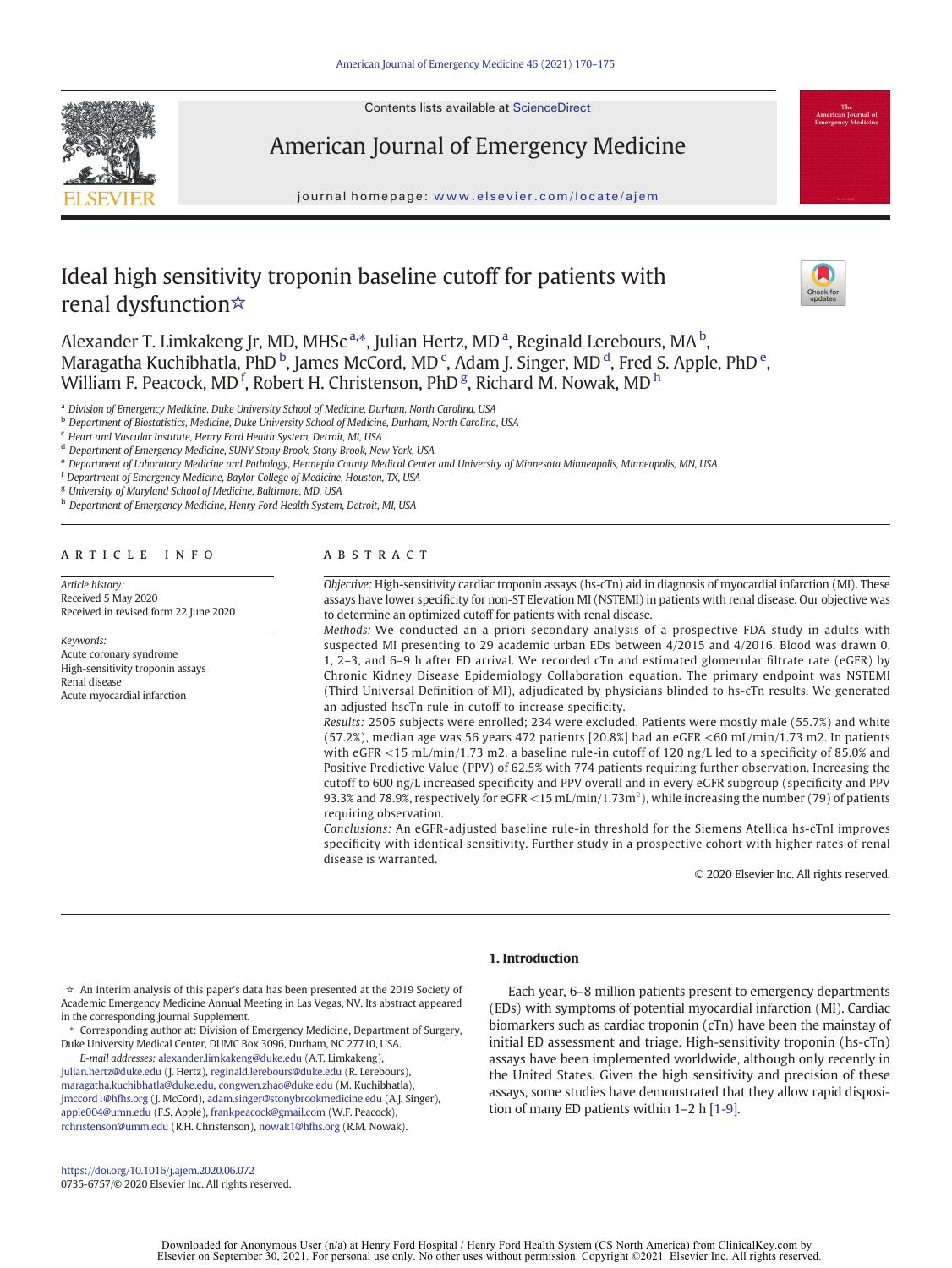Reliance on cTn tests is complicated by the fact that numerous conditions other than MI can cause troponin elevations. One such condition is renal dysfunction, which is particularly problematic because it shares similar risk factors with MI [\[10-13\]](#page-7-0). Although hs-cTn assays retain high sensitivity and negative predictive value in patients with renal dysfunction, specificity is lower [[12,14-16](#page-7-0)]. Use of absolute or relative deltas on serial cTn testing increases specificity but at the cost of sensitivity [[17,18\]](#page-7-0). Although numerous studies have demonstrated that generally higher cTn levels still identify patients at higher risk for non-ST elevation MI (NSTEMI) in renal disease [\[16,19\]](#page-7-0), in the individual patient it can be difficult to identify whether an initially elevated troponin value is acute or chronic.

Thus, there remains considerable uncertainty about the best use of hs-cTn assays in diagnosing NSTEMI in patients with renal dysfunction, and diagnostic algorithms for these patients are needed. Adjusting diagnostic cutoff criteria for patient sex [[20\]](#page-7-0) and age [[21\]](#page-7-0) has been proposed for hs-cTn to improve accuracy, and examples of patient-specific cutoff adjustment exist from other diseases as well [\[22-24\]](#page-7-0). The purpose of this study was to identify ideal cutoff values for the diagnosis of NSTEMI in patients across the spectrum of renal disease to determine whether different cutoffs based on renal function would improve accuracy.

#### 2. Methods

#### 2.1. Study design and setting

This is an a priori planned secondary analysis of prospectively collected data from a study of a hs-cTnI assay (Siemens, Munich, Germany). Results of the primary study have been previously reported [[25,26\]](#page-7-0) but are briefly described here. Patients were enrolled at 29 ED sites across the United States. All 29 sites obtained local Institutional Review Board approval before initiation of the study.

#### 2.2. Selection of participants

Adult patients of age  $\geq$  22 years presenting to the ED with chest pain or other symptoms suggestive of MI prompting a clinician to order a cTn test were eligible for inclusion in the study. Further inclusion criteria were giving informed consent to participate and being able to provide at least a baseline blood sample. We otherwise did not exclude qualifying patients. Patients were identified through screening ED tracking boards and through clinician referral. For this analysis, we further excluded those with ST segment elevation MI (but not Left Bundle Branch Block), missing creatinine values, race designation, and those who had prior myocardial infarction within 14 days of data collection. All participants provided informed consent before participating.

#### 2.3. Interventions

Patients were recruited from April 2015 to April 2016. Trained research personnel enrolled participants after obtaining informed consent. Data collected included demographic information, medical history, weight and height, MI symptoms, vital signs, cardiac therapies, and ED diagnoses. In addition, research personnel recorded the results of electrocardiography (ECG), chest radiography, cardiac imaging, stress testing, and bloodwork, including locally-performed contemporary cTn assays and creatinine. All data were entered into an electronic case report form.

#### 2.4. Measurements

Blood samples were obtained from a peripheral intravenous line or phlebotomy at 0, 1 (45 to 75 min post-baseline), 2–3, and 6–9 h after baseline. Blood was centrifuged, and plasma was extracted and frozen. All samples were stored at −80 degrees F at local sites until batch shipping for processing at a central lab.

Troponin I levels were measured using the Siemens Atellica IM Analyzer at one of 3 core laboratories. This high-sensitivity assay reports a 10% coefficient of variation (CV) at 6 ng/L, a measuring range of 2.5–25,000 ng/L, a limit of detection (LoD) of 1.6 ng/L and limit of quantitation (LoQ, defined as the 20%CV) of 2.5 ng/L. The 99th percentile upper reference limit (URL) for plasma was determined to be 34 ng/L for females, 53 ng/L for males and 45 ng/L for all [[27\]](#page-7-0).

Phone and medical record follow-ups were conducted by research personnel on all enrolled patients at 30 days, 90 days, 6 months, and 1 year for major cardiac events (MACE) and all-cause mortality (ACM).

#### 2.5. Outcomes

The primary study outcome was NSTEMI, as determined by an adjudication committee. The adjudication committee consisted of five board-certified cardiologists and ED physicians with at least two members of each specialty assigned to each patient. The adjudication committee used the Third Universal Definition of MI consensus guidelines [[28](#page-7-0)], which define MI as a rise or fall in cTn with at least one value above the 99th percentile upper reference limit and symptoms of ischemia, ECG changes, findings of MI at coronary angiography and/or imaging evidence of ischemia. Adjudicators had access to all study data including locally performed cTn assay results as well as local cTn assay package inserts and local cut-off values (during enrollment no FDAapproved hs-cTn assays were available). No relative or absolute thresholds were pre-specified for a significant rise and/or fall of cTn levels. Adjudicators were blinded to the results of the investigational hs-cTnI assay as well as local diagnosis.

#### 2.6. Data analysis

All data analysis was performed in SAS software version 9.4 (SAS Institute Inc., Cary, NC). Demographic, baseline, and procedure characteristics were summarized using mean with standard deviation, median with interquartile range (IQR), and ranges (min and max), or frequency with percentage (where appropriate). Estimated glomerular filtration rate (eGFR) was calculated using the Chronic Kidney Disease Epidemiology Collaboration Eq. [\[29\]](#page-7-0).

We evaluated sensitivity and specificity in the context of a 0/2 h algorithm using different cut-offs for ruling in and ruling out NSTEMI, similar to previously reported approaches [[5,7\]](#page-7-0) ([Fig. 1](#page-4-0)). Patients are divided into one of 3 groups based on initial and subsequent blood draws: rule-out, rule-in, and observe. Patients rule in if their initial hs-cTnI >/= 120 ng/L or their 2 h delta is  $\geq$   $=$  20 ng/L; they rule out if their initial hscTnI <3 ng/L or their initial hs-cTnI <8 ng/L AND 2 h delta is <7 ng/L. All other patients are placed in the observe category. Sensitivity was calculated by dividing the NSTEMI patients classified as "rule-in" and "observe" by the total number of NSTEMI patients, whereas specificity was calculated by dividing non-NSTEMI patients classified as "ruleout" and "observe" by the total number of non-NSTEMI patients.

Using adjudicated NSTEMI outcomes as the criterion standard, we systematically adjusted baseline rule-in thresholds for patients with eGFR  $\leq$  60 mL/min/1.73 m<sup>2</sup> to maximize specificity without reducing sensitivity. Separate calculations were performed for patients with eGFR > 60, 31 - 60, 16 - 30 and < 15 mL/min/1.73 m<sup>2</sup>. Patients were classified according to their 2 to 3 h delta values as per the previous algorithm. We did not change the rule in, rule out, or observation criteria for delta values.

#### 3. Results

#### 3.1. Characteristics of study subjects

There were 2505 patients who were enrolled, and after applying the exclusion criteria, 234 subjects were excluded, leaving 2271 patients for analysis ([Fig. 2](#page-4-0)).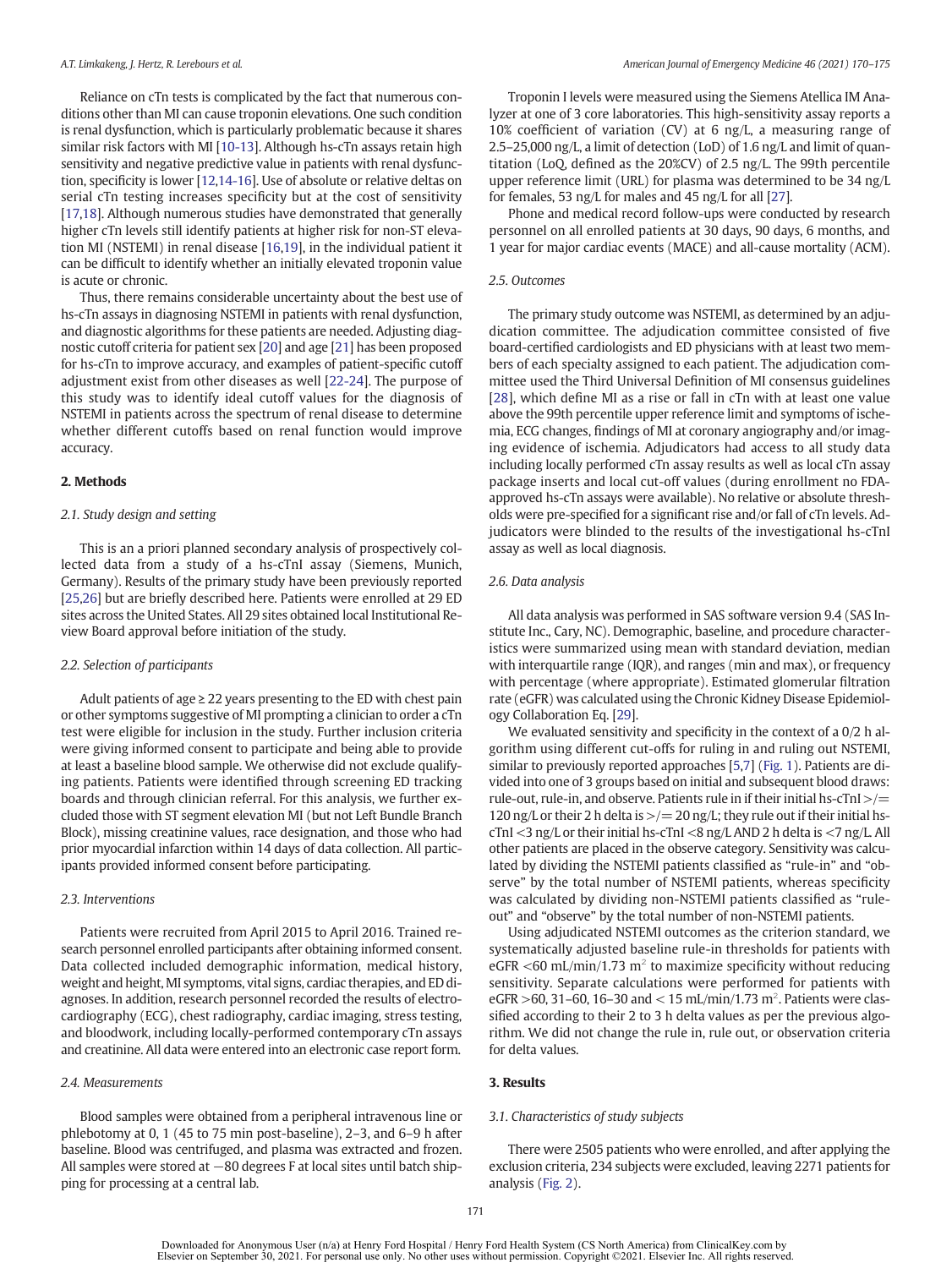<span id="page-4-0"></span>

|                                 | <b>Clinical Assessment</b> |                    |  |  |
|---------------------------------|----------------------------|--------------------|--|--|
| hs-cTnl Assay Result            | AMI (Positive)             | Non-MI (Negative)  |  |  |
| Ruled In                        | A                          | в                  |  |  |
| Observe                         | С                          | D                  |  |  |
| <b>Ruled Out</b>                | Е                          | F                  |  |  |
| Sensitivity                     |                            | (A+C/A+C+E) * 100% |  |  |
| Specificity                     | (D+F/B+D+F) * 100%         |                    |  |  |
| Positive Predictive Value (PPV) | (A/A+B) * 100%             |                    |  |  |
| Negative Predictive Value (NPV) | (F/E+F) * 100%             |                    |  |  |

Fig. 1. Algorithm for determining rule-in and rule-out status, and calculating diagnostic test characteristics.

Patients were mostly male (1264, [55.7%]) and white (1299, [57.2%]) with a median age of 56 years (interquartile range [IQR]: 48.0, 65.0). A sizeable number of patients had a past MI (443, [19.5%]) and 472, [20.8%]) had an eGFR <60 mL/min/1.73 m<sup>2</sup> but only 75 (3.3%) were on dialysis. [Fig. 3](#page-5-0) shows the hs-cTnI values for all patients with renal disease. The median (IQR) time from symptom onset to presentation was 5.7 (IQR 2.0, 26.5) hours. [Table 1](#page-5-0) show characteristics of the patients.

Without adjustment (rule-in cutoff  $= 120$  ng/L), specificity and PPV was 95.9% (95%CI 95.0–96.8%) and 76.2 (95%CI 71.7–80.7%) respectively in all patients, but only 85.0% (95%CI 76.0–94.0%) and 62.5% (95%CI 43.1–81.9%) in patients with GFR < 15 mL/min/1.73 m<sup>2</sup> [\(Table 2\)](#page-6-0).

Increasing the cutoff to 600 ng/L increased specificity to 97.8% overall and 93.3% in patients with GFR  $<$  15 mL/min/1. 73 m<sup>2</sup>. We could not identify a cutoff that improved this specificity. Increasing the baseline Rule-in cutoff in all patients to 600 ng/L would observe 79 patients more for all observations (41 NSTEMI and 38 negative patients), but have 38 less false positive NSTEMI predictions. It would also raise the NSTEMI rate within the observation group from 6.4% to 10.6%. Applying the increased baseline cutoff only to patients whose eGFR is  $<60$  mL/  $min/1.73$  m<sup>2</sup> would observe only 37 more patients, reduce false positives by 20 patients, and raise the NSTEMI rate in the observation group to 8.2%. Likewise, applying the increased baseline cutoff only to patients whose eGFR is <30 mL/min/1.73  $m^2$  would observe only 19



Fig. 2. Patient flow of included patients.

more patients, reduce false positives by 8 patients, and raise the NSTEMI rate in the observation group to 7.6% (Supplementary Table 1). The full diagnostic test characteristics of the adjusted baseline Rule-in cutoff of 600 ng/L are shown in [Table 3](#page-6-0). Specificity and PPV are increased in the total population and in every subgroup of GFR using a baseline Rule-in cutoff of 600 ng/L compared to 120 ng/L.

#### 4. Discussion

MI remains a difficult disease to diagnose due to the variant clinical symptoms. The task is even more difficult in patients with comorbid renal disease because renal disease can be associated with an elevated troponin level even in the absence of MI. Thus, hs-cTn assays have a lower specificity for NSTEMI in patients with renal disease. Patients with renal disease could suffer even further renal injury if they are falsely diagnosed with NSTEMI, since cardiac angiography requires iodinated contrast that is processed by the kidney. Thus, it can be difficult to make risk stratification and treatment decisions in a patient presenting with NSTEMI symptoms, renal disease, and an elevated troponin level.

In this study, we sought to determine whether adjusting the baseline rule-in cutoff for hs-cTnI in patients with renal disease could retain high sensitivity and improve specificity for NSTEMI. We found that adjusting the baseline rule in cutoff to a high level (600 ng/L) retained high sensitivity while also increasing specificity. Doing so would require observing 79 more patients and would raise the NSTEMI rate within the observation group from 6.4% to 10.6%. This seems an acceptable tradeoff, since experts propose an acceptable inpatient admission rate for ED observation units to be as high as 20% [[30\]](#page-7-0).

Prior studies have established that hs-cTn has high sensitivity but decreased specificity for NSTEMI in patients with renal disease. Gunsolas et al. [[31\]](#page-7-0) found that specificity ranged from 93%–95% in patients with normal renal function to 57%–61% in patients with severely impaired renal function and 40%–41% for those on dialysis ( $n = 78$ ). Miller-Hodges et al. [[14\]](#page-7-0) studied 4726 patients, 904 (19%) of whom had renal impairment. They found that using the assay's 99th percentile as the rule-in cutoff resulted in a positive predictive value and specificity of 50.0% and 70.9%, respectively, for NSTEMI in patients with renal impairment. Both groups [[14,31](#page-7-0)] found that increasing troponin concentrations were associated with increased rates of cardiac mortality.

Both of these groups also tested the use of serial sampling in patients with renal disease. Combining the 99th percentile with a 20% delta change in serial sampling increased specificity in those with renal impairment from 68.8% to 78.1% but reduced sensitivity from 97.8% to 78.4%. This 20% relative delta threshold appears to have been selected based on recommendations from the IFCC Task Force on Clinical Applications of Cardiac Biomarkers [\[32](#page-7-0)]. Vasudevan et al. proposed the use of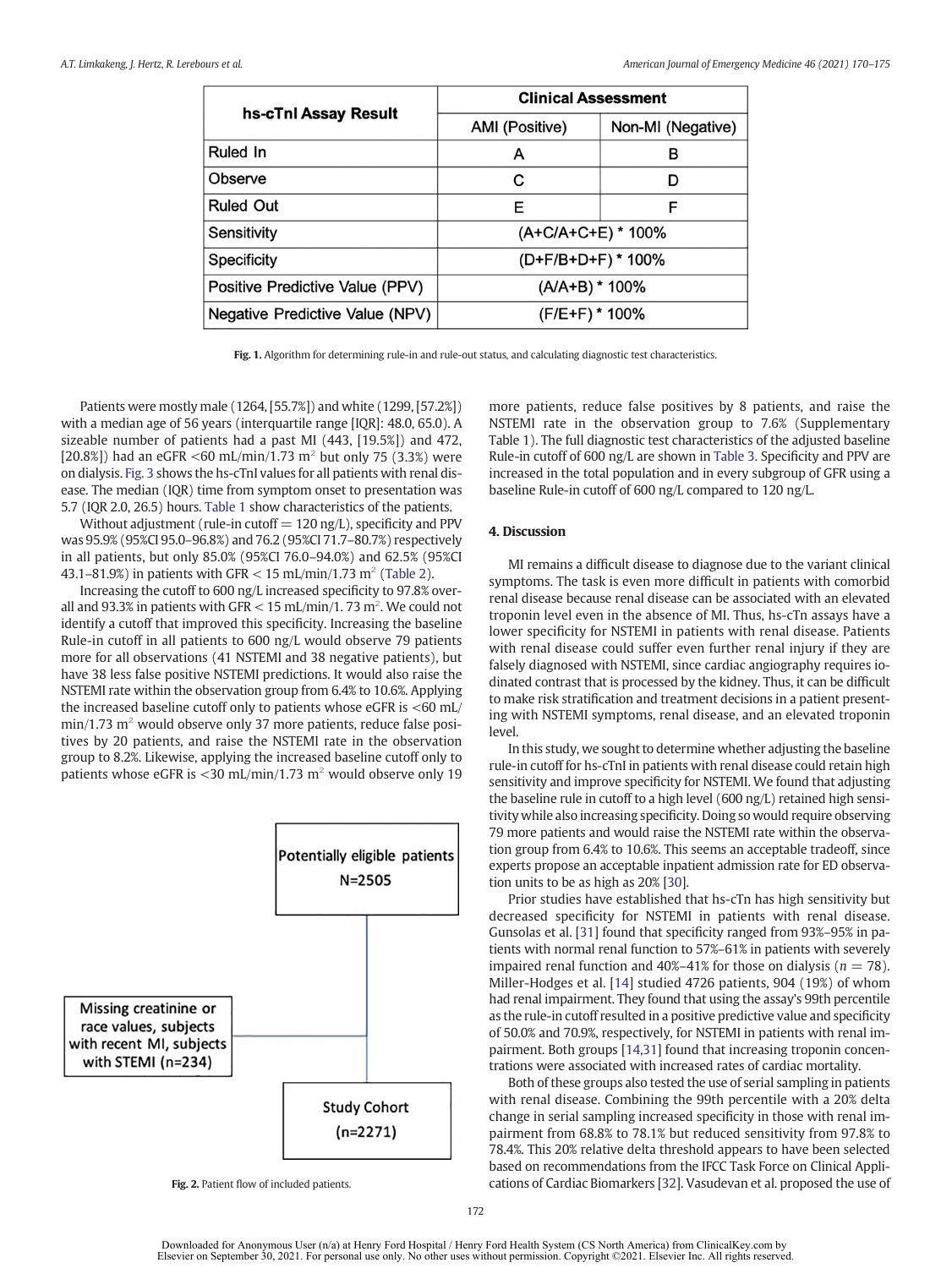<span id="page-5-0"></span>

#### **cTn value at 1st Timepoint by eGFR level (Outliers Removed)**

Fig. 3. Hs-cTnI values for all patients with renal disease.

a "scaled" troponin change to define an abnormal rise in a cohort of 430 patient (87 with renal dysfunction). In this paradigm, an abnormal rise is defined as a multiple of the assay-specific 99th percentile upper limit

#### Table 1

Patient demographics and characteristics.

| Characteristic                               | All patients ( $N = 2271$ ) |
|----------------------------------------------|-----------------------------|
| Age (years)                                  |                             |
| Median (25th, 75th)                          | 56.0 (48.0, 65.0)           |
| Min. Max                                     | 23.0.93.0                   |
| Sex                                          |                             |
| Male                                         | 1264 (55.7%)                |
| Female                                       | 1007 (44.3%)                |
| Ethnicity                                    |                             |
| Hispanic or Latino                           | 157 (7.0%)                  |
| Race                                         |                             |
| Asian                                        | 26 (1.1%)                   |
| Black or African American                    | 924 (40.7%)                 |
| White/Caucasian                              | 1299 (57.2%)                |
| Other                                        | 22 (1.0%)                   |
| Hypertension                                 | 1571 (69.4%)                |
| <b>Diabetes</b>                              | 658 (29.1%)                 |
| History of tobacco use                       |                             |
| Current                                      | 614 (27.0%)                 |
| Former                                       | 701 (30.9%)                 |
| Hyperlipidemia                               | 874 (40.1%)                 |
| Renal disease/insufficiency                  | 287 (12.8%) (22 missing)    |
| eGFR>60 mL/min/1.73 m <sup>2</sup>           | 1799 (79.2%)                |
| eGFR 31-60 mL/min/1.73 m <sup>2</sup>        | 331 (14.6%)                 |
| eGFR 15-30 mL/min/1.73 m <sup>2</sup>        | 65 (2.9%)                   |
| eGFR <15 mL/min/1.73 m <sup>2</sup>          | 76 (3.3%)                   |
| On dialysis                                  | 75 (27.4%)                  |
| Past myocardial infarction                   | 443 (57.1%)                 |
| Coronary artery disease                      | 840 (37.5%)                 |
| Coronary Intervention (Percutaneous          | 23 (1.0%)                   |
| angioplasty, stent, or bypass graft surgery) |                             |
| Stroke/CVA                                   | 237 (10.9%)                 |
| Time since symptom onset (hours)             |                             |
| Median (25th, 75th)                          | 5.7(2.0, 26.5)              |

Clinical features and characteristics of the study population. Min = Minimum. Max = Maximum. CVA = Cerebrovascular Accident. TIMI = Thrombolysis in Myocardial Infarction Risk Score.

of normal. They found that patients with an adjudicated diagnosis of NSTEMI demonstrated an increase that was at least 5 times the assayspecific 99th percentile upper limit compared to non-NSTEMI patients, regardless of renal function. This approach thus reflects a form of "relative" delta approach serial testing.

All of these groups examined serial sampling as a strategy to improve test performance. In our study, we did not attempt to adjust delta-cutoffs in light of these previous efforts. Instead, we found that simple adjustment of the baseline rule-in rate could increase specificity. The advantage of our approach is that a disposition can be obtained sooner in the ED course. Furthermore, obtaining blood samples in patients with renal disease can be challenging; our approach does not require serial sampling.

#### 5. Limitations

Overall, our study cohort had a low rate of renal disease with only 6% of patients having an eGFR < 30 mL/min/1.73 m<sup>2</sup>. These patients may not reflect the full spectrum of patients with renal disease. However, they were recruited from over 29 sites across the United States reflecting a geographically and demographically diverse area. Furthermore, classification of renal function was based on creatinine values drawn during an ED visit. These may reflect a mix of acute and chronic kidney dysfunction. Our current study used a hs-cTnI assay that was a different model than that used for the 2 to 3-h European rule out algorithm. However, the assay used was made by the same company and differences between models were minimal. We did not assess the impact of altering the serial delta cutoffs at 1 or 2 h; this will be the subject of future study. Furthermore, since this is an observational study, we cannot fully define the clinical impact of using an adjusted cutoff. Last, our proposed alteration to baseline cutoff has only been studied using a hs-cTnI assay. However, we believe this hypothesis-generating work can spur future prospective study, which can further delineate the impact on patient-oriented outcomes.

In conclusion, adjusting for renal disease, a higher baseline rule-in hs-cTnI cutoff results in higher specificity, while shifting an acceptable number of patients to observation status and without a concomitant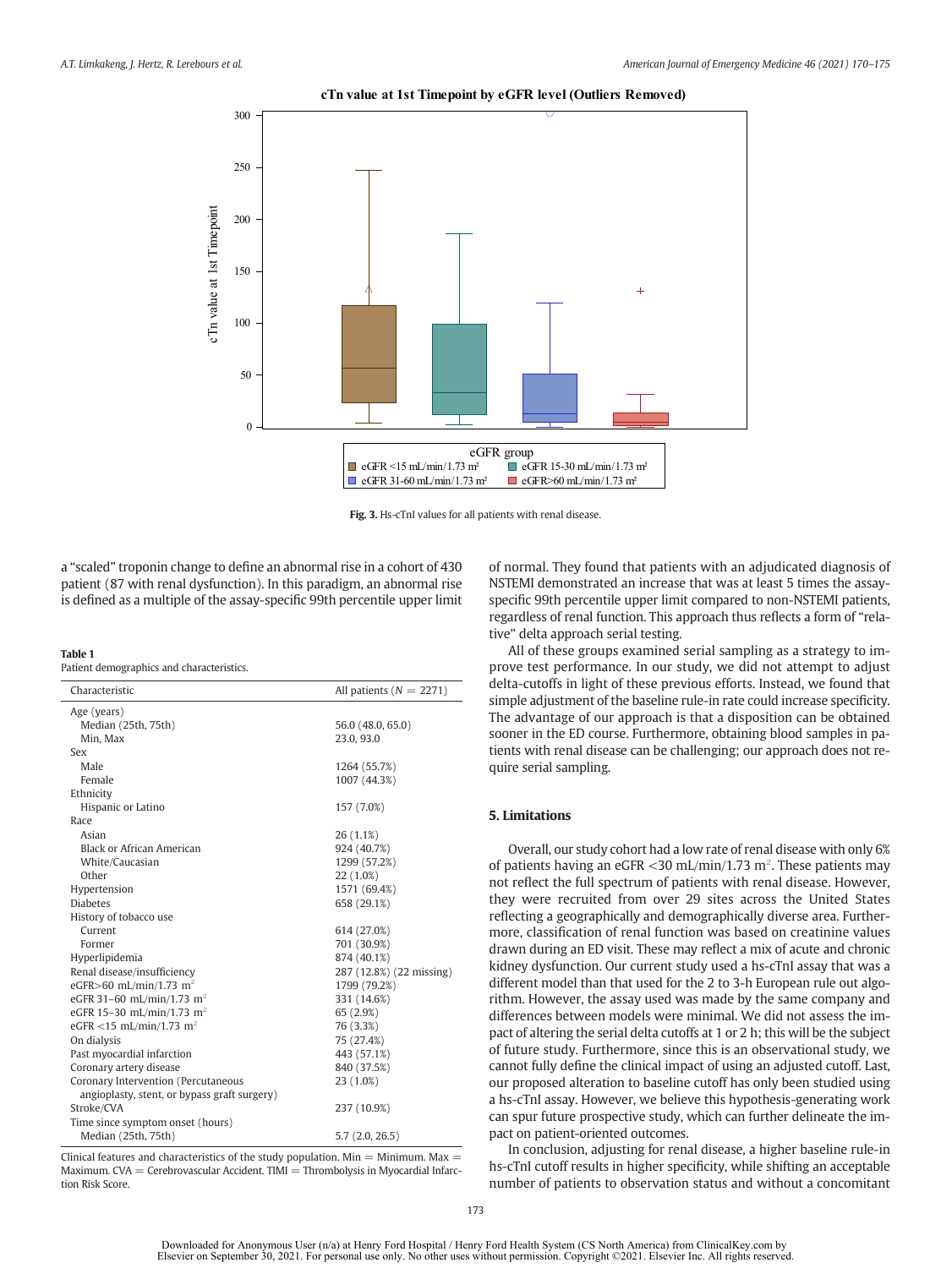#### <span id="page-6-0"></span>Table 2

Unadjusted Diagnostic Test Characteristics of Siemens hs-cTnI Assay Using 2–3 h Algorithm

| 0 h $\geq$ 120 ng/L |      | Sensitivity %, (95%CI) | Specificity %, (95%CI) | NPV %, (95%CI)    | PPV %, (95%CI)     |
|---------------------|------|------------------------|------------------------|-------------------|--------------------|
| All patients        | 2271 | 98.1% (96.5, 99.8)     | 95.9% (95.0, 96.8)     | 99.7% (99.5, 100) | 76.2% (71.7, 80.7) |
| GFR > 60            | 1799 | 98.3% (96.4, 100)      | 97.2% (96.5, 98.1)     | 99.8% (99.6, 100) | 80.0% (74.7, 85.3) |
| GFR 31-60           | 331  | 98.3% (95.0, 100)      | 92.6% (89.5, 95.7)     | 99.6% (98.8, 100) | 74.4% (64.7, 84.0) |
| GFR 15-30           | 65   | 100.0% (100,100)       | 82.4% (71.9, 92.8)     | 100.0% (100, 100) | 60.9% (40.9, 80.8) |
| GFR < 15            | 76   | 93.8% (81.9, 100)      | 85.0% (76.0, 94.0)     | 98.1% (94.3, 100) | 62.5% (43.1, 81.9) |

Unadjusted Diagnostic Test Characteristics of Siemens hs-cTnI Assay Using 2-3 h Algorithm. ng/L = nanograms per liter. GFR = estimated glomerular filtration rate, in mL/min/1.73 m<sup>2</sup>.  $NPV = negative$  predictive value. PPV = positive predictive value. 95% CI = 95% Confidence intervals.

#### Table 3

Diagnostic Test Characteristics of Optimal Baseline Rule-in Cutoff (0 h ≥ 600 ng/L) for Index Visit Myocardial Infarction

| 0 h $\geq$ 600 ng/L |      | Sensitivity %, (95%CI) | Specificity %, (95%CI) | NPV %, (95%CI)    | PPV %, (95%CI)     |
|---------------------|------|------------------------|------------------------|-------------------|--------------------|
| All patients        | 2271 | 98.1% (96.5, 99.8)     | 97.8% (97.2, 98.4)     | 99.7% (99.5, 100) | 85.7% (81.7, 89.6) |
| GFR > 60            | 1799 | 98.3% (96.4, 100)      | 98.4% (97.8, 99.0)     | 99.8% (99.6, 100) | 87.1% (82.5, 91.7) |
| GFR 31-60           | 331  | 98.3% (95.0, 100)      | 97.1% (95.1, 99.1)     | 99.6% (98.8, 100) | 87.9% (80.0, 95.8) |
| GFR 15-30           | 65   | 100.0% (100, 100)      | 88.2% (79.4, 97.1)     | 100.0% (100, 100) | 70.0% (49.9, 90.1) |
| GFR < 15            | 76   | 93.8% (81.9, 100)      | 93.3% (87.0, 99.6)     | 98.1% (94.3, 100) | 78.9% (60.6, 97.3) |

Diagnostic Test Characteristics of Optimal Basline Rule-in Cutoff (0 h ≥ 600 ng/L) for Index Visit Myocardial Infarction. ng/L = nanograms per liter. GFR = estimated glomerular filtration rate, in mL/min/1.73 m<sup>2</sup>. NPV = negative predictive value. PPV = positive predictive value.

decrease in sensitivity. Future studies should further validate this finding and assess impact on patient-oriented outcomes.

Supplementary data to this article can be found online at [https://doi.](https://doi.org/10.1016/j.ajem.2020.06.072) [org/10.1016/j.ajem.2020.06.072.](https://doi.org/10.1016/j.ajem.2020.06.072)

#### Funding

We would like to acknowledge Siemens Healthcare Diagnostics Inc. for their financial support of this project. Financial support was not dependent on the results of the study. Siemens Healthcare Diagnostics Inc. provided salary support for investigators and materials for testing samples. The investigators retained control of the data throughout the entire study and the decision of whether to publish the results.

#### Declaration of Competing Interest

Dr. Limkakeng reports receiving grant funding from Roche Diagnostics, Abbott Laboratories, Siemens Healthineers, Bristol-Myers Squibb, Ischemia Care, LTD, and GE AstraZeneca; and serving as a consultant for BioMérieux and ZS Pharma. Dr. Hertz has received research support from Roche Diagnostics and Abbott Laboratories. Dr. McCord has received research support from Roche, Siemens Healthineers, Abbott, and Beckman Coulter and has served as a consultant for Roche and Siemens Healthineers. Dr. Singer reports serving as a consultant for Jansen, Pfizer, BNS, and AstraZeneca. Dr. Apple reports serving on the board of directors for HyTest Ltd. and the advisory board for Siemens Healthcare and Instrumentation Laboratory. He reports serving as a consultant for LumiraDx; he has served as a nonsalaried principle investigator through Hennepin Healthcare Research Institute for Abbott Diagnostics, Abbott Point of Care, Roche Diagnostics, Siemens Healthcare, Quidel/Alere, Ortho Clinical Diagnostics, and Beckman Coulter. He reports serving as an associate editor for Clinical Chemistry. Dr. Peacock reports receiving research grants from Abbott, BrainCheck, ImmunArray, Janssen, Ortho Clinical Diagnostics, Relypsa, and Roche; serving as a consultant for Abbott, AstraZeneca, Bayer, Beckman, Boehringer Ingelheim, Ischemia Care, Dx, ImmunArray, Instrument Labs, Janssen, Nabriva Therapeutics, Ortho Clinical Diagnostics, Relypsa, Roche, Quidel, and Siemens Healthineers; and providing expert testimony for Johnson & Johnson. He also reports stock/ownership interests in AseptiScope Inc., Brainbox Inc., Comprehensive Research Association LLC, Emergencies in Medicine LLC, and Ischemia DC LLC. Dr. Christenson has received fees from Siemens Healthineers for consultancy work on design and conduct of highsensitivity cardiac troponin I clinical trials and is a consultant for Siemens Healthineers, Roche Diagnostics, Quidel Diagnostics, and Beckman Coulter. Dr. Nowak has received fees from Siemens Healthineers as a consultant for the design and conduct of this trial. He has been or is a consultant for Siemens Healthineers, Roche Diagnostics, Beckman Coulter, Ortho Clinical Diagnostics, and Abbott.

#### Acknowledgements

We would like to acknowledge the following collaborators who contributed to the study design and patient collection sites: Christopher R. deFilippi\*, MD, Inova Heart and Vascular Institute, Falls Church, VA; Claire Pearson, MD, Detroit Receiving Wayne State, Detroit, MI; Amisha Parekh, MD, New York Methodist, Brooklyn, NY; Vijaya Kumar, MD, Sinai Grace Wayne State, Detroit, MI; William Brady, MD, University of Virginia, Charlottesville, VA; Michael Runyon, MD, Carolinas Medical Center, Charlotte, NC; Phil Seidenberg, MD, University of New Mexico, Albuquerque, NM; Judd Hollander, MD, Thomas Jefferson University, Philadelphia, PA; Nathan Shapiro, MD, Beth Israel Deaconess Medical Center, Boston, MA; Paul Gordon, MD, Miriam Hospital, Providence, RI; Richard J. Kovacs, MD, Indiana University, Indianapolis, IN; Nathan Shapiro, MD, St. Vincent Hospital, Worcester, MA; Simon Mahler, MD, Wake Forest University, Winston-Salem, NC; Lisa Mills, MD, UC Davis, Davis, CA; David Wein, MD, Tampa General Hospital, Tampa, FL; Gregory Fermann, MD, University of Cincinnati, Cincinnati, OH; Daniel Pallin, MD, Brigham and Women's Hospital, Boston, MA; Leslie Donato, PhD, Mayo Clinic, Rochester, MN; Christopher Hogan, MD, Virginia Commonwealth University, Richmond, VA; Alan Wu, PhD, UC San Francisco, San Francisco, CA; Ken Fujise, MD, University of Texas Medical Branch, Galveston, TX; Joseph Feldman, MD, Hackensack University, Hackensack, NJ; Johnathan Sheele, MD, Case Medical Center, Cleveland, OH; Ting Yee, MD, RDI/Providence Hospital, Van Nuys, CA. We would also like to acknowledge J. Clancy Leahy, who helped with data collection and project management, as well as all the patients who contributed their blood samples and data to this project.

#### References

[1] [Andruchow JE, Kavsak PA, McRae AD. Contemporary emergency department man](http://refhub.elsevier.com/S0735-6757(20)30562-3/rf0005)[agement of patients with chest pain: a concise review and guide for the high](http://refhub.elsevier.com/S0735-6757(20)30562-3/rf0005)[sensitivity Troponin era. Can J Cardiol. 2018;34\(2\):98](http://refhub.elsevier.com/S0735-6757(20)30562-3/rf0005)-108.

Downloaded for Anonymous User (n/a) at Henry Ford Hospital / Henry Ford Health System (CS North America) from ClinicalKey.com by Elsevier on September 30, 2021. For personal use only. No other uses without permission. Copyright ©2021. Elsevier Inc. All rights reserved.